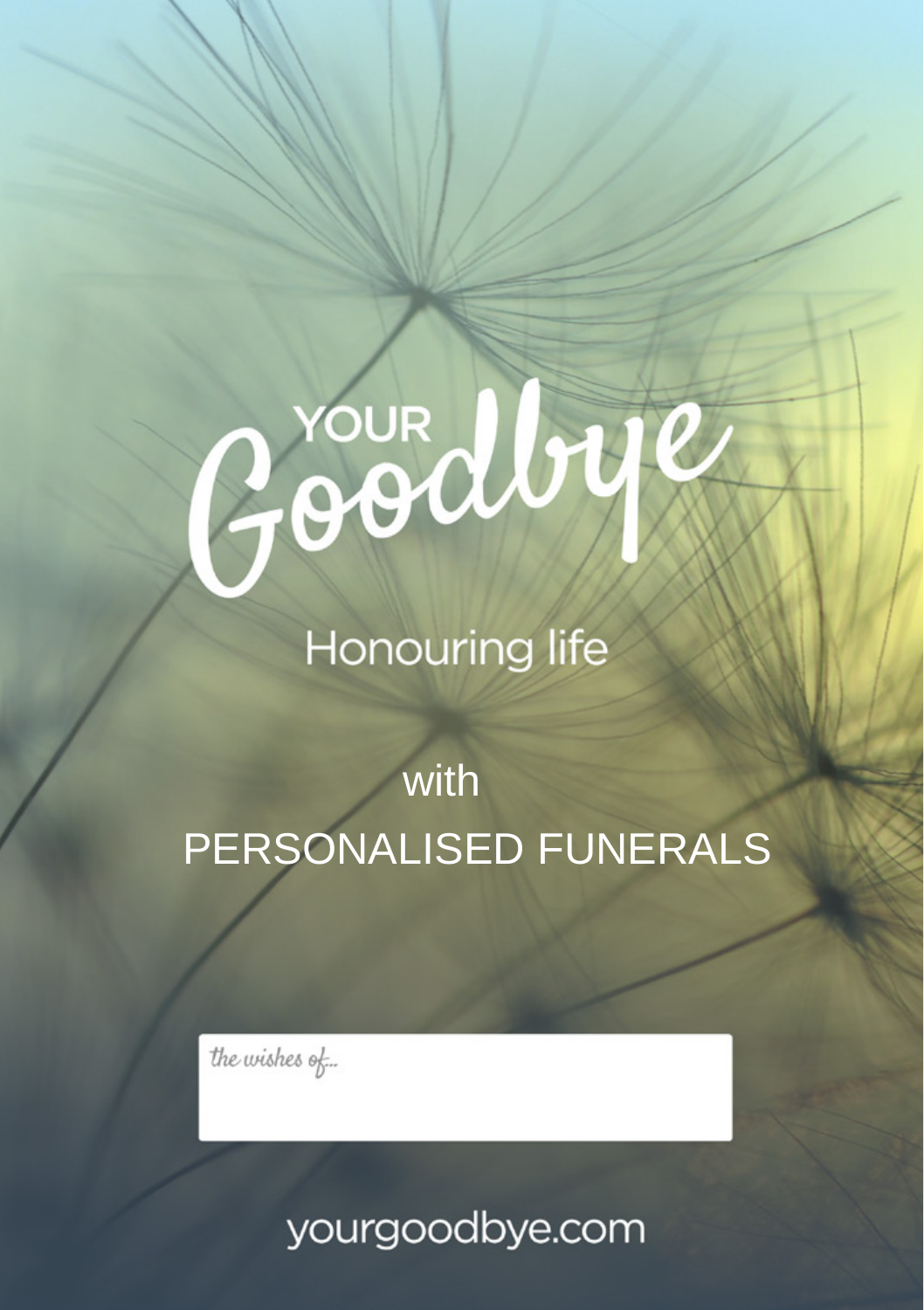Your Story

Grief is the price we pay for love and people need time to mourn the loss of a loved one. A funeral ceremony fills this need and provides people with an important place to share in their grief. No two lives are the same, no two funerals will be the same.

Funerals allow us to remember and celebrate a life lived and lets us acknowledge that a life mattered to us. Funerals offer finality and understanding that loved ones have died.

Sometimes we feel that by denying a loss or shielding our families from it we can ease the hurt or stop the feeling of grief. This isn't so, grief is hard, sometimes unbearable but certainly doesn't go away if we try to deny it happens.

All our significant life events are shared with others. Birthdays and weddings provide an opportunity to come together and share. A funeral does the same, it allows those who knew us to show that our life mattered to them.

A funeral is not a fuss; it's saying goodbye with dignity and purpose, a symbolism of our love and a meaningful life event.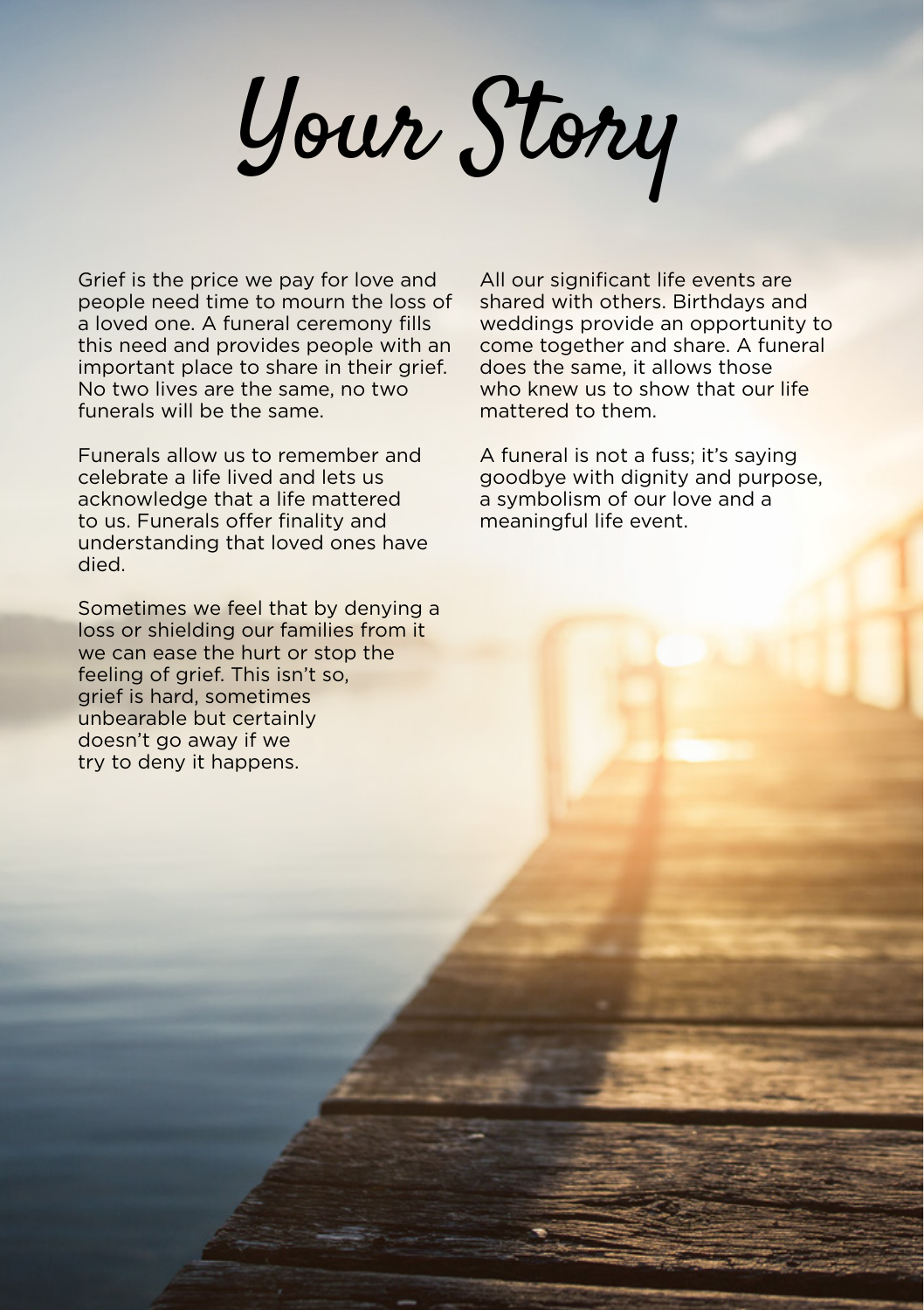#### Personal Details

| Title:                                     | Gender:                        |                    |
|--------------------------------------------|--------------------------------|--------------------|
| Surname:                                   |                                |                    |
| <b>Given Names:</b>                        |                                |                    |
| Address:                                   |                                |                    |
| Town/Suburb:                               |                                |                    |
| State:                                     | Postcode:                      |                    |
| Contact Tel:                               |                                |                    |
| Date of Birth:<br>$\sqrt{2}$<br>$\sqrt{2}$ |                                |                    |
| Are you an<br>Australian Citizen? OYes ONo | Were you born<br>in Australia? | Yes <b>(</b><br>No |
| If no, when did you arrive?                |                                |                    |
| Place of Birth:                            |                                |                    |
| Schooling & Education:                     |                                |                    |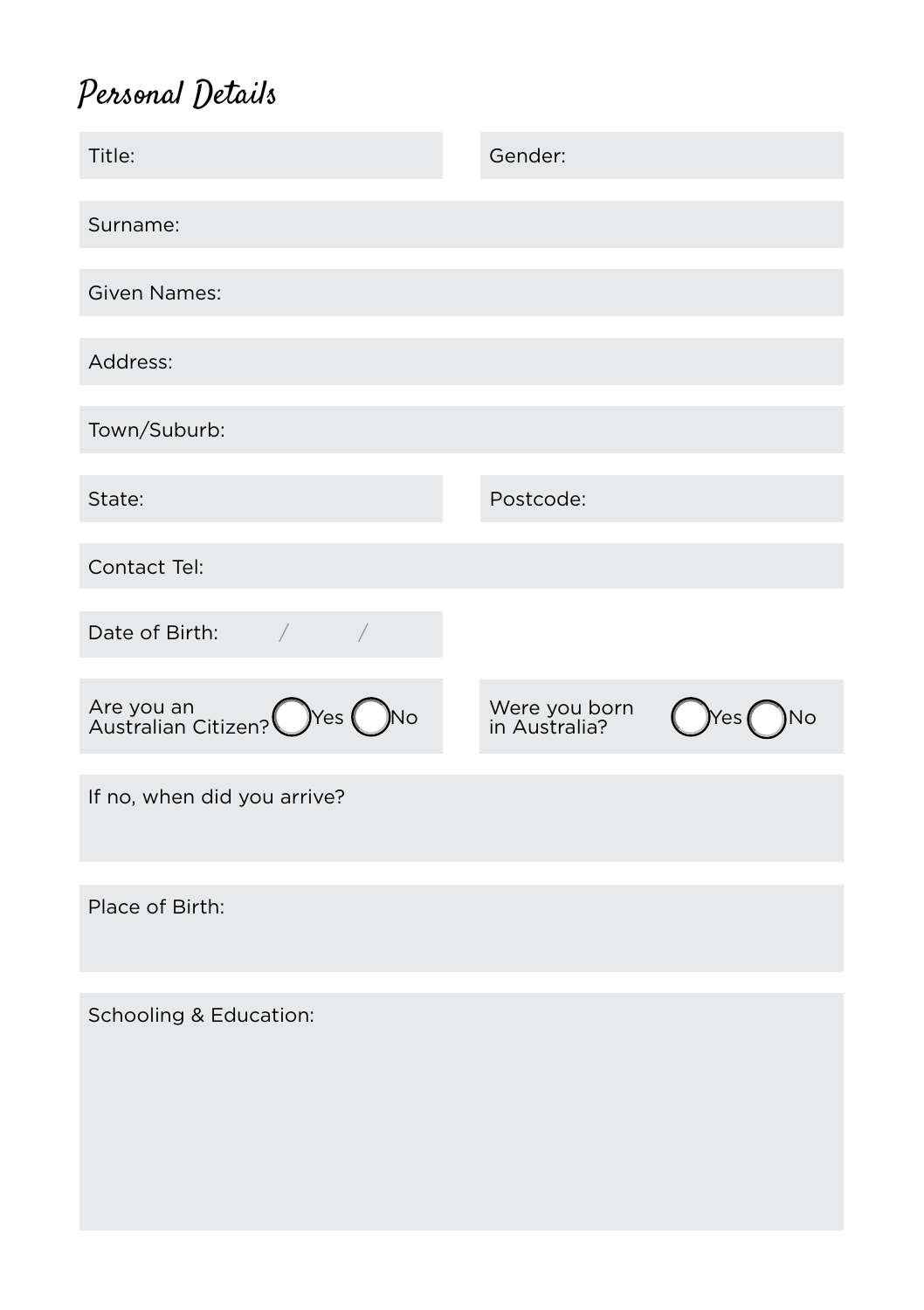Religion:

Occupation:

Centrelink No.:

Doctor's Name:

Doctor's Contact Details:

Are you an<br>Organ Donor?



If you wish to donate, you must be registered on the Australian Organ Donor Register. See www.donatelife.gov.au for more information.

#### Family Information

Father's Name:

Mother's Name:

Father's Occupation:

Mother's Occupation:

Siblings:

Aboriginal or Torres Strait Islander: No Aboriginal Torres Strait Islander

Mothers Maiden Name:

Year Parents Married: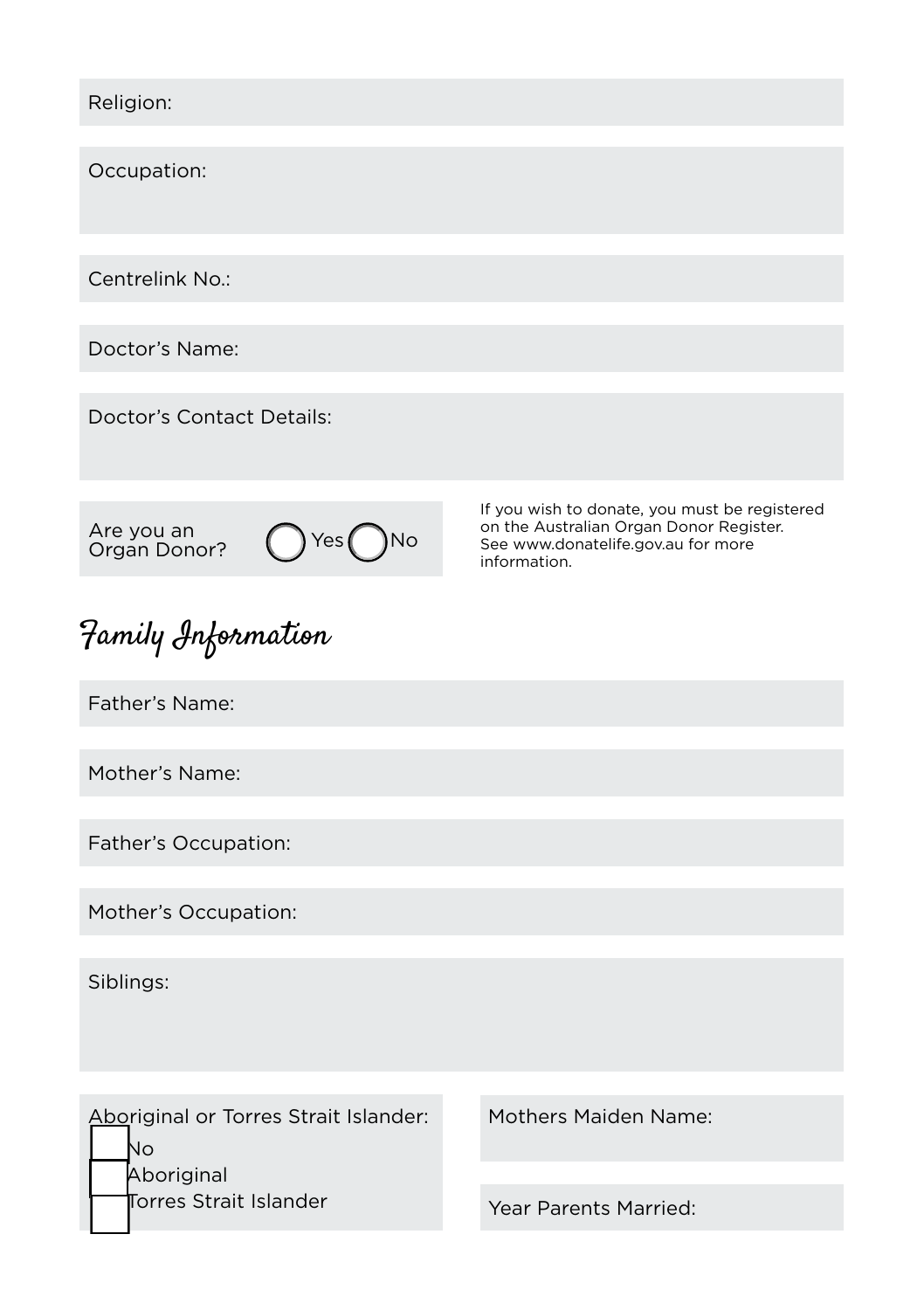Marital Status:

If Married, Spouse's Name:

Spouse's Maiden Name:

Date of Marriage:  $\frac{1}{2}$ 

Place of Marriage:

If Divorced, date of Divorce: */ / / /* 

If Widowed, date of Spouse's Death:  $\sqrt{ }$ 

Children's Names and Birthdays: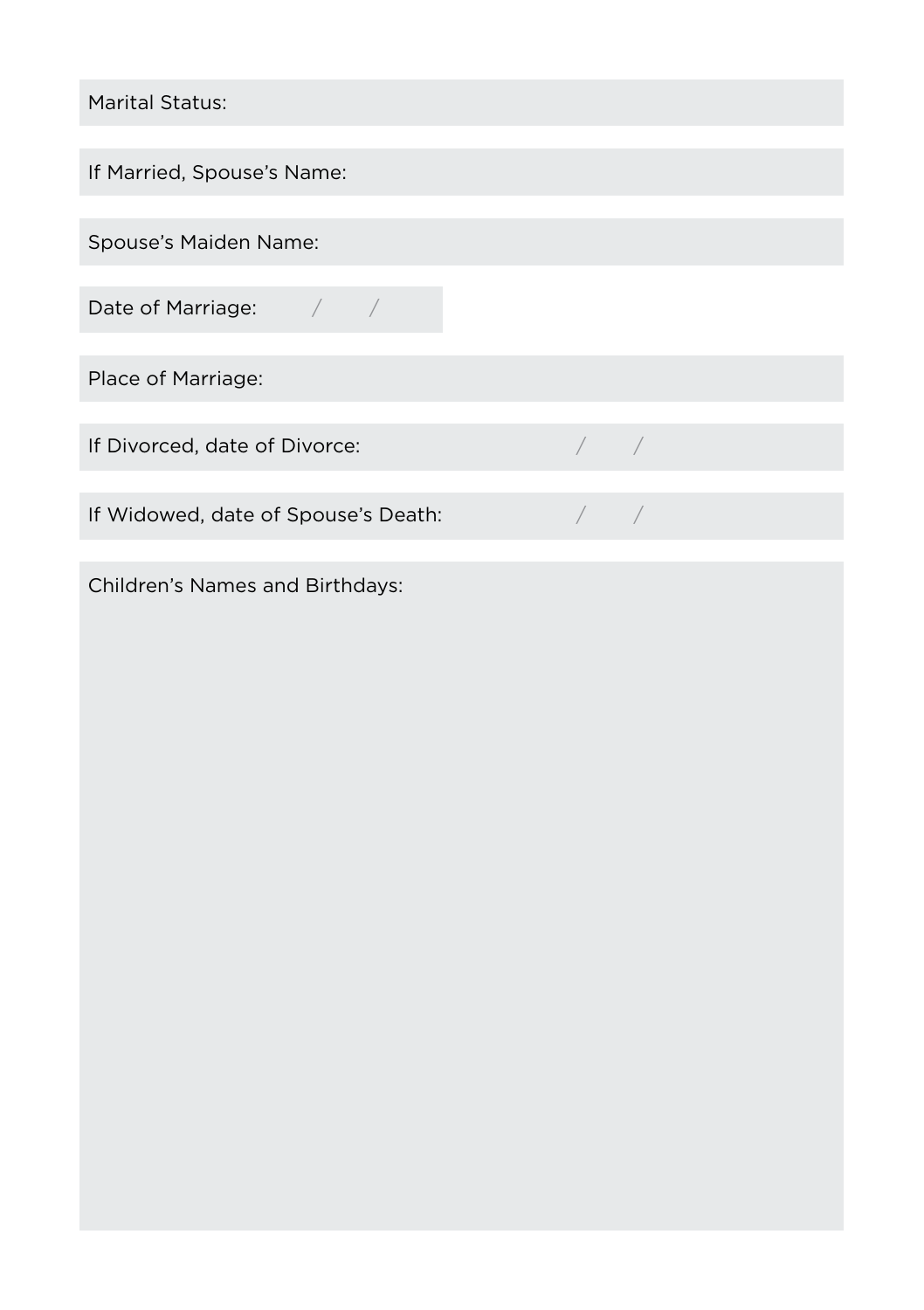## Next of Kin

| Name:                    |           |
|--------------------------|-----------|
| Address:                 |           |
| Town/Suburb:             |           |
| State:                   | Postcode: |
| Contact Tel:             |           |
| Email:                   |           |
| Solicitor                |           |
| Name:                    |           |
| Address:                 |           |
| Town/Suburb:             |           |
| State:                   | Postcode: |
| Contact Tel:             |           |
| Email:                   |           |
| Will                     |           |
| Do you have a Will?      | Yes<br>No |
| Where is your Will kept? |           |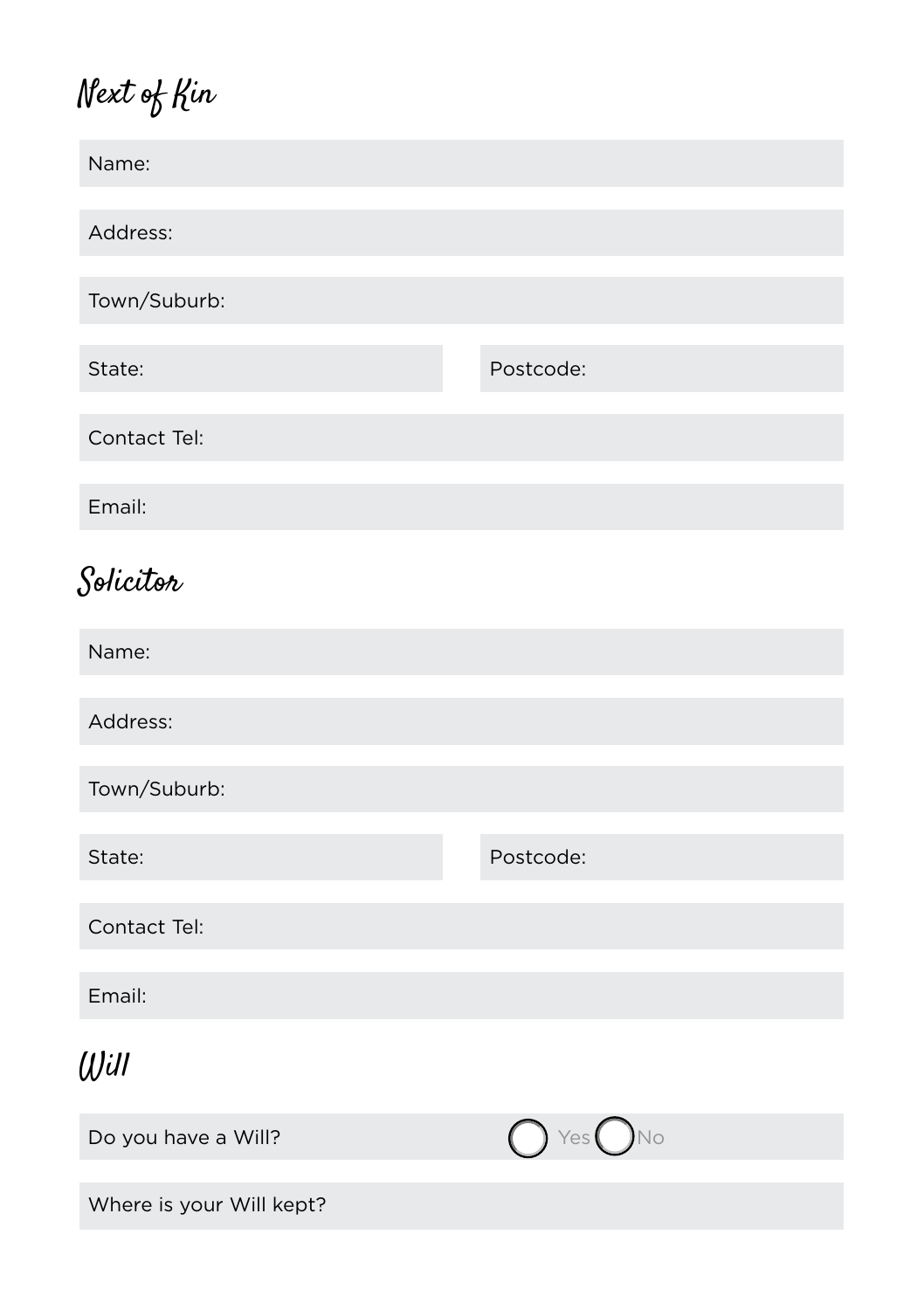#### Executor

| Name:                            |           |
|----------------------------------|-----------|
| Address:                         |           |
| Town/Suburb:                     |           |
| State:                           | Postcode: |
| Contact Tel:                     |           |
| Email:                           |           |
| Accountant                       |           |
| Name:                            |           |
| Address:                         |           |
| Town/Suburb:                     |           |
| State:                           | Postcode: |
| Contact Tel:                     |           |
| Email:                           |           |
| Location of important documents: |           |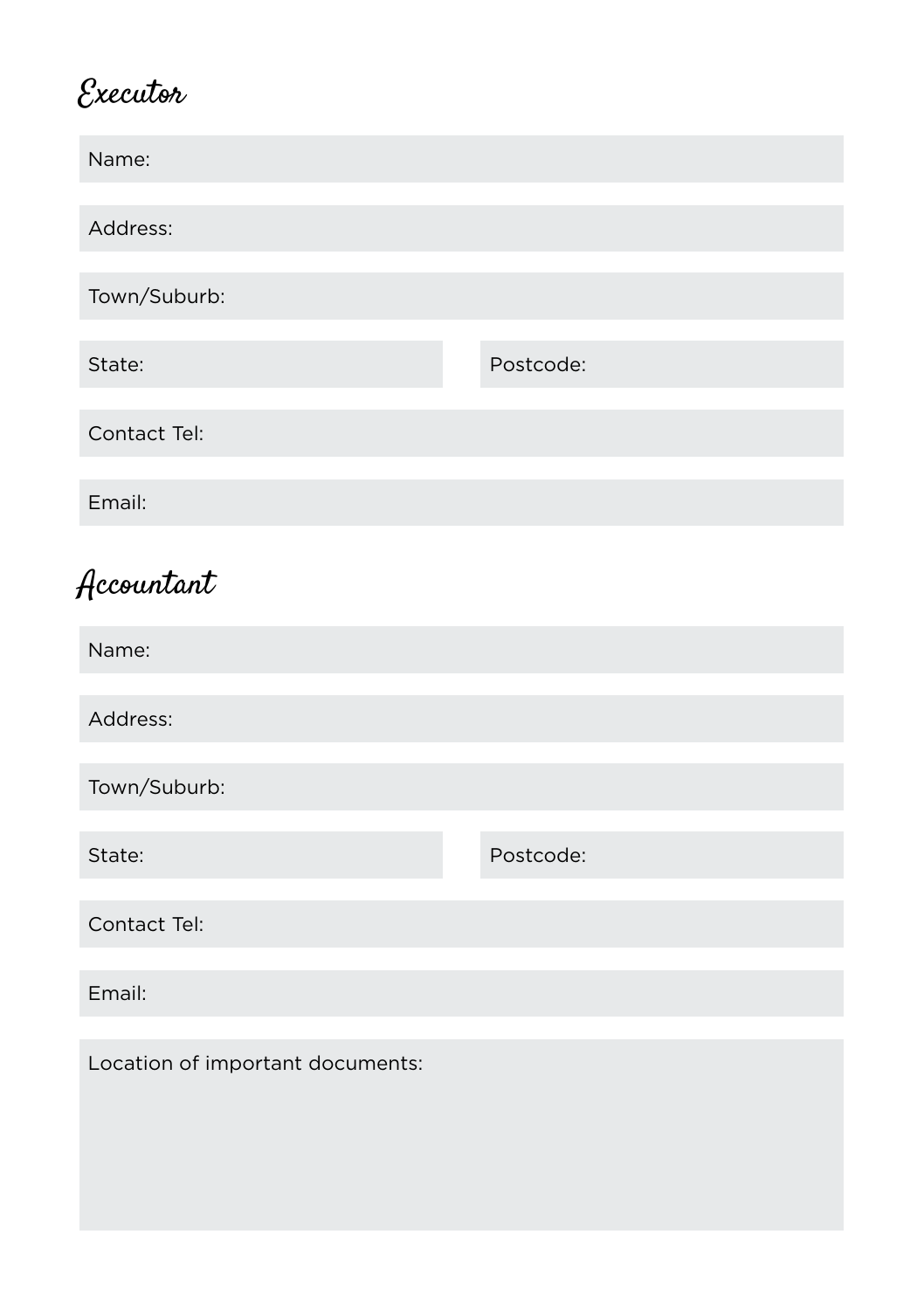Financial Information

Financial Advisor:

Bank Accounts:

Investment Accounts:

Mortgage Details:

Credit Cards:

Other Financial Obligations: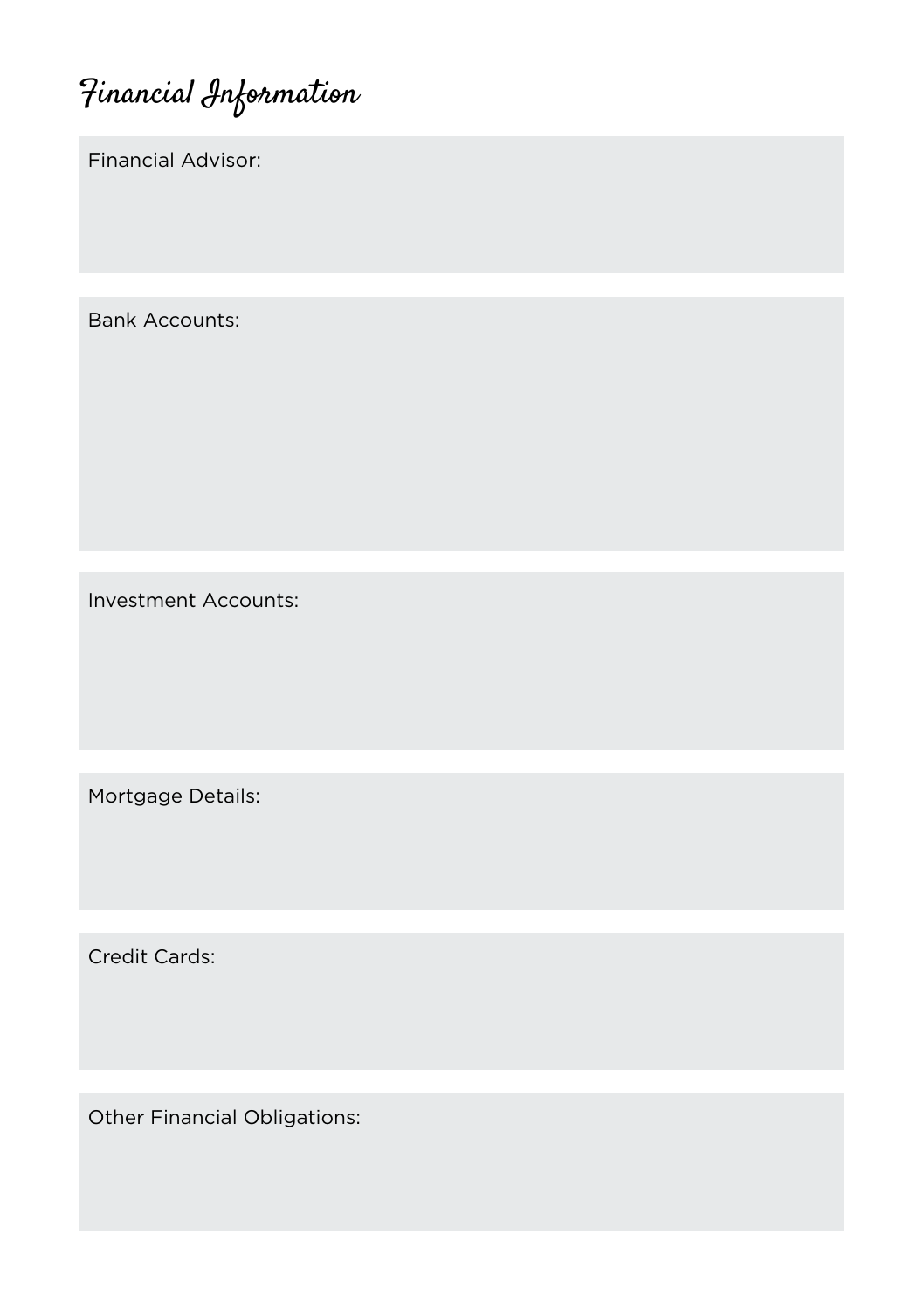Insurance Policies:

Superannuation:

Shares:

Properties:

Do you have a prepaid funeral or bond? If so, with who?

Have you nominated a Funeral Director? If yes, who? If no, would you like to?

Funeral Contract No:

Amount paid as of  $\frac{1}{2}$  /  $\frac{1}{2}$  :

Date taken: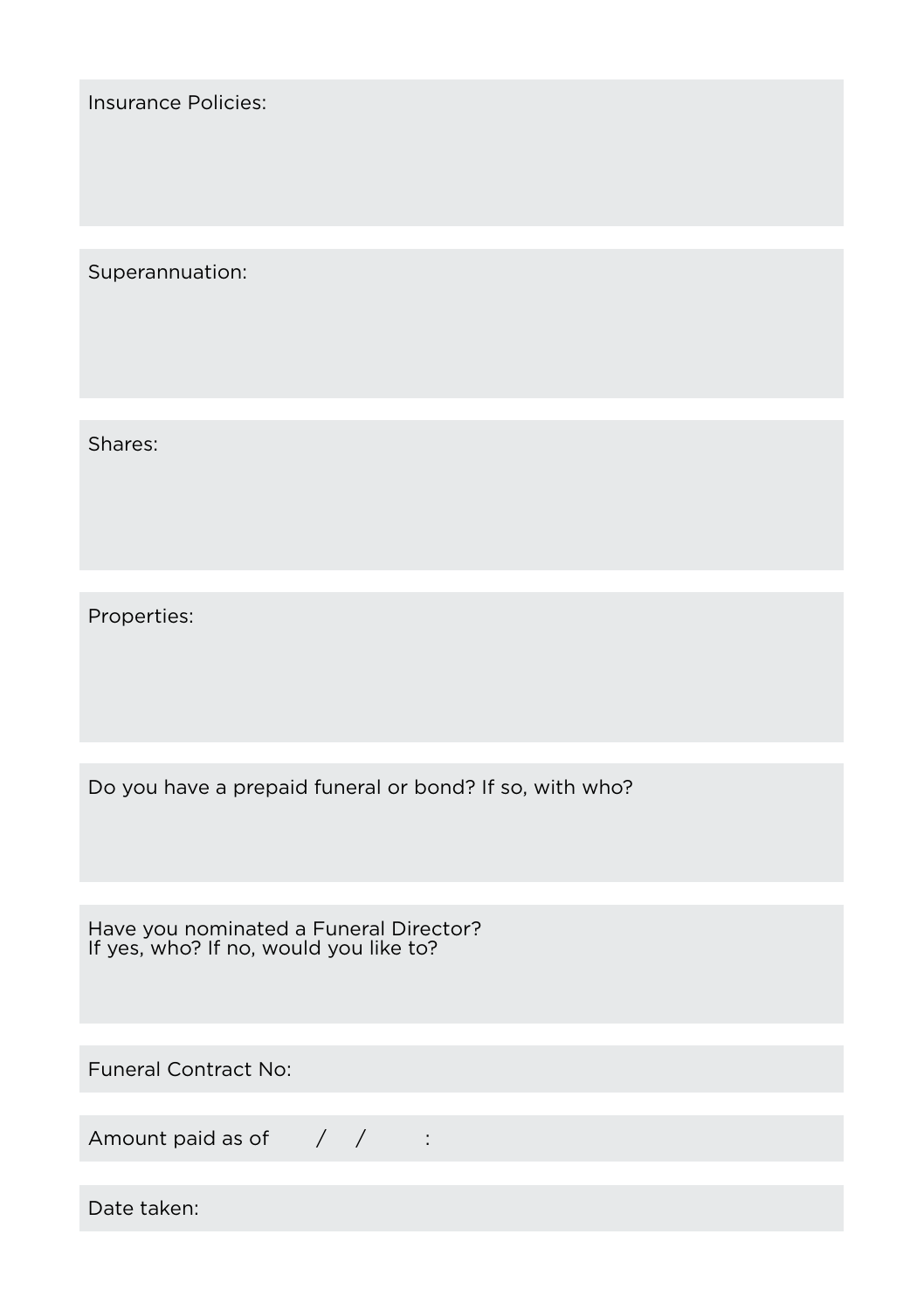## My Funeral Service

| Service Location:                   |           |               |  |
|-------------------------------------|-----------|---------------|--|
|                                     |           |               |  |
| I wish to be:                       |           |               |  |
| <b>Buried</b>                       | Cremated  | Not concerned |  |
| I wish to be buried/cremated at:    |           |               |  |
|                                     |           |               |  |
| Details:                            |           |               |  |
| I would like my ashes to be:        |           |               |  |
| Interred                            | Scattered | Not concerned |  |
| Location:                           |           |               |  |
| Newspaper Notices:                  |           |               |  |
|                                     |           |               |  |
|                                     |           |               |  |
| Radio Announcements                 |           |               |  |
|                                     |           |               |  |
|                                     |           |               |  |
| Please do not publicise my passing: |           |               |  |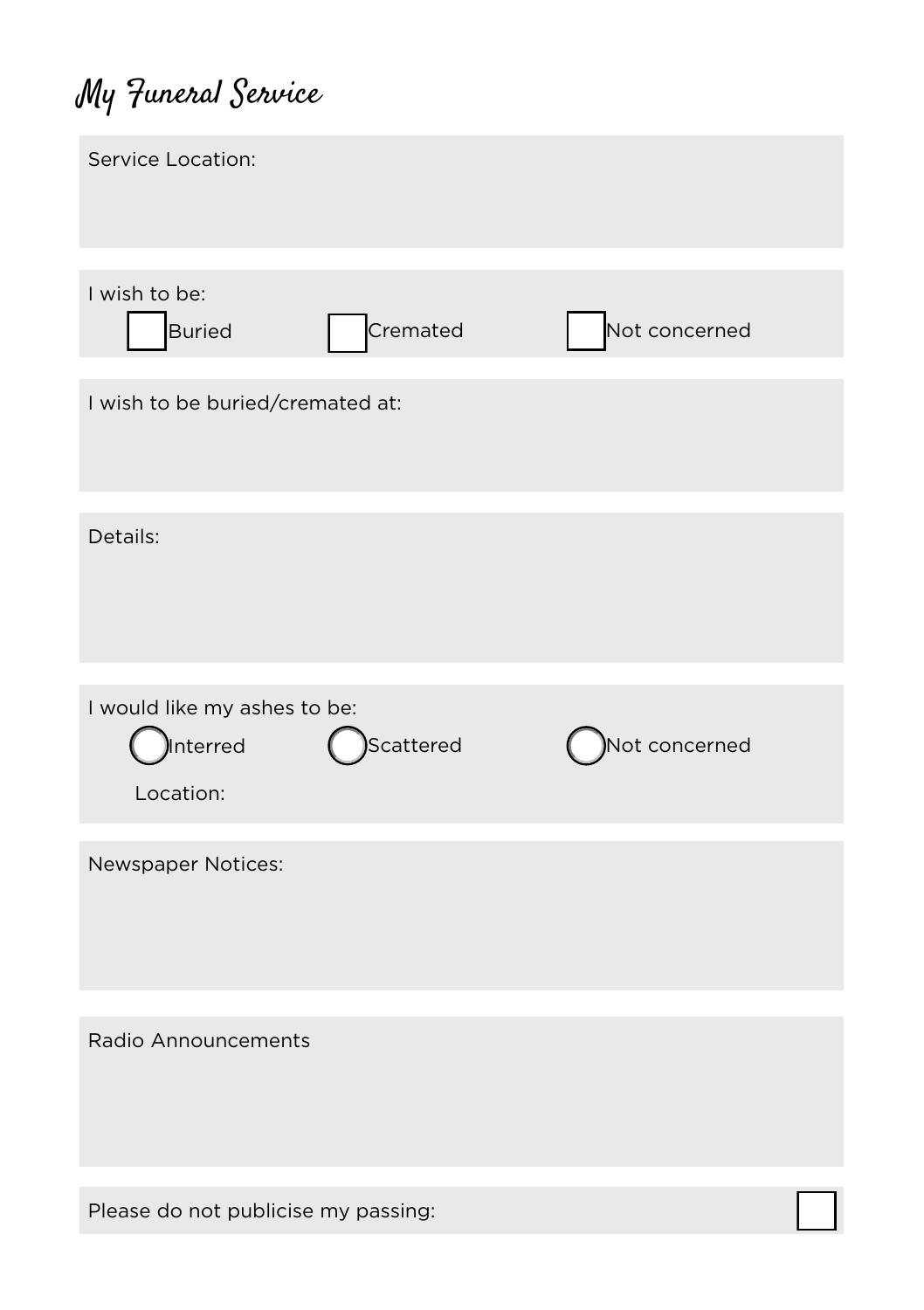|  | No flowers by request: |
|--|------------------------|
|--|------------------------|



In lieu of floral tributes, people could donate to the following charities in my memory:

My preferred flowers:

I wish to be dressed in the following clothes:

| <b>Musical Preference:</b> |          |          |  |
|----------------------------|----------|----------|--|
| <b>Recorded Music</b>      | Vocalist | Organist |  |
| Harpist                    | Dther:   |          |  |

Songs/Hymns: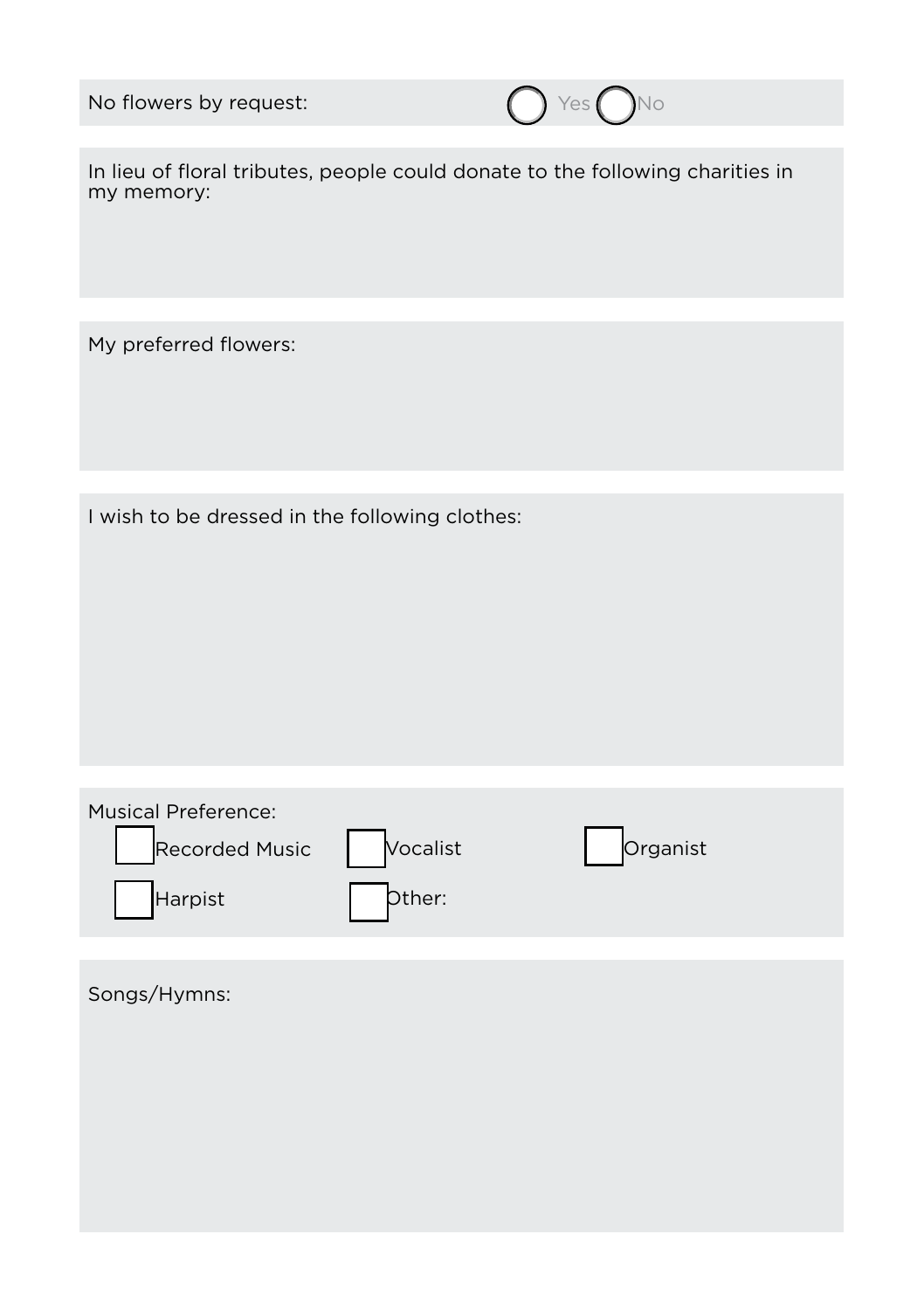## My Funeral Should Include:

| A Viewing:<br>$\bigcirc$ Yes                 | $\bigcirc$ No     | $\bigcap$ Not concerned  |
|----------------------------------------------|-------------------|--------------------------|
| A Vigil:<br>$\bigcirc$ Yes                   | $\bigcirc$ No     | $\bigcirc$ Not concerned |
| Thank You Cards:<br>$\bigcirc$ Yes           | $\overline{O}$ No | O Not concerned          |
| An Order Of Service:<br>$\bigcirc$ Yes       | $\bigcirc$ No     | O Not concerned          |
| Audio Visual Presentation:<br>$\bigcirc$ Yes | $\bigcirc$ No     | O Not concerned          |
| Photo Board & Easel:<br>$\bigcirc$ Yes       | $\bigcirc$ No     | ONot concerned           |
| A Candle Lighting:<br>$\bigcirc$ Yes         | $\bigcirc$ No     | $\bigcap$ Not concerned  |
| A Balloon Release:<br>$\bigcirc$ Yes         | $\bigcirc$ No     | $\bigcap$ Not concerned  |
| Refreshments/Catering:<br>Yes<br>Details:    | <b>No</b>         | Not concerned            |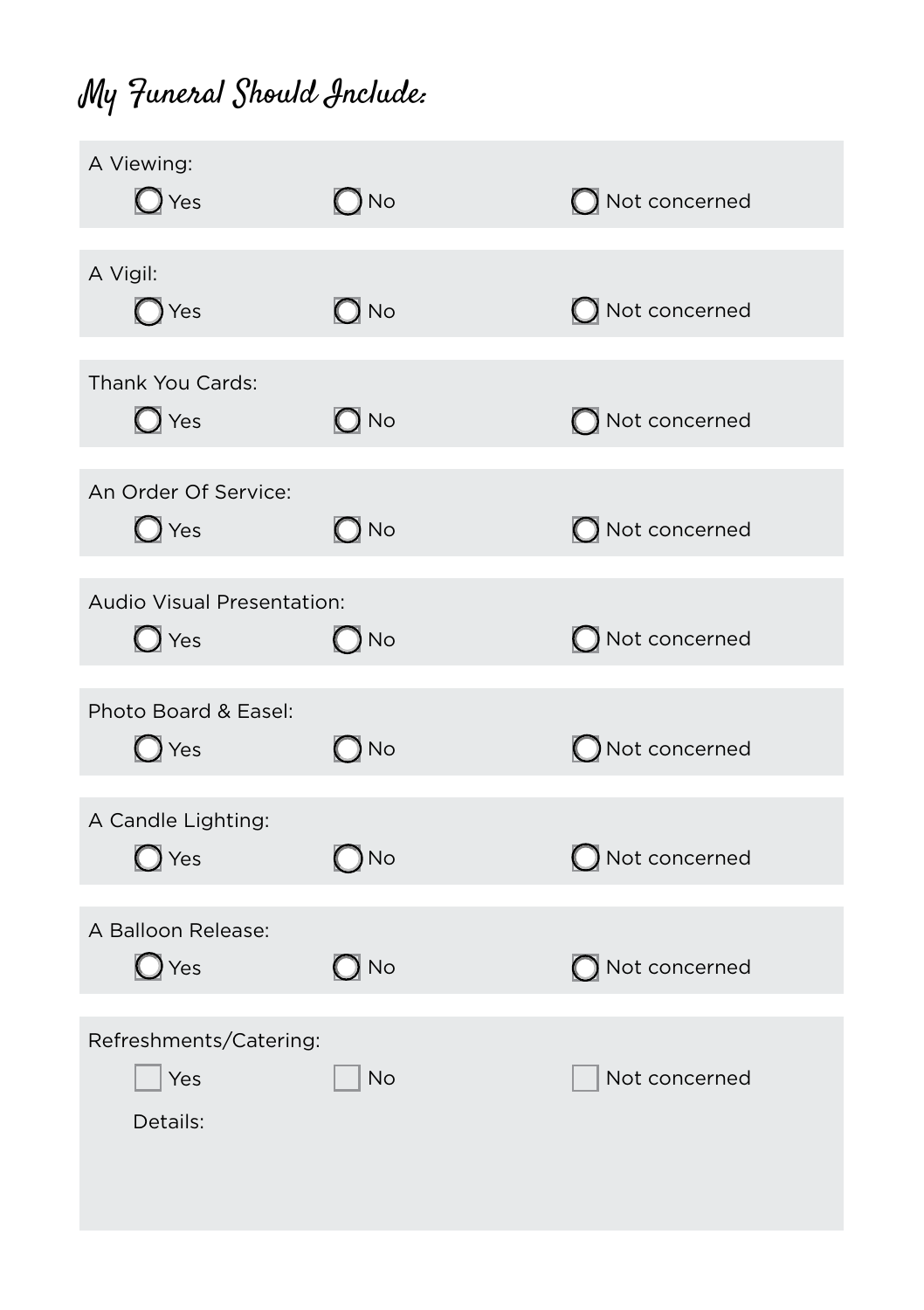Preferred Photos:

Readings:

Poems: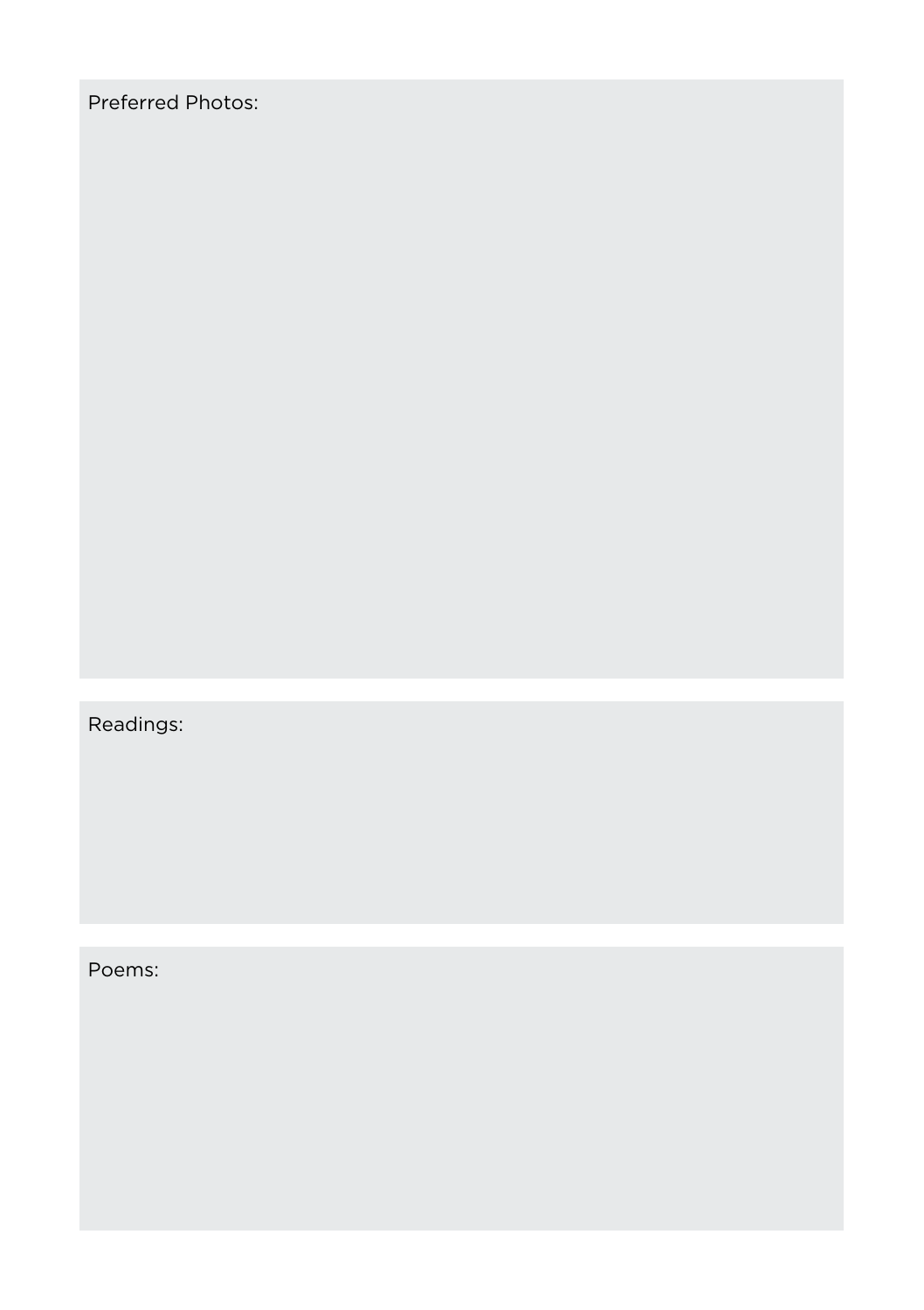Other Inclusions: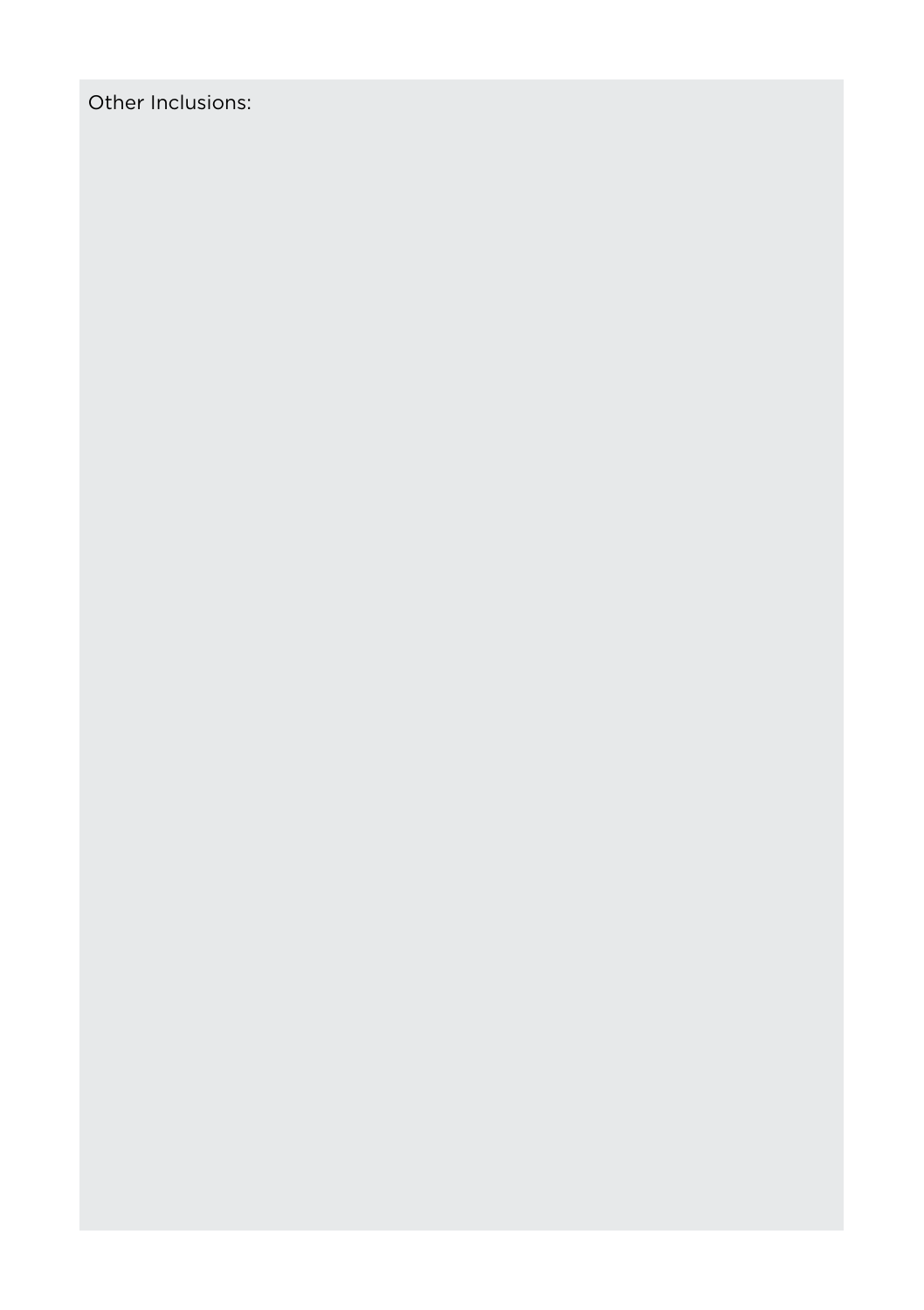Goodbye

**Honouring life** 

Life is really simple, but we insist on making it complicated. - Confucius

> Make your funeral simpler for your loved ones. Have a conversation about your funeral wishes.



yourgoodbye.com